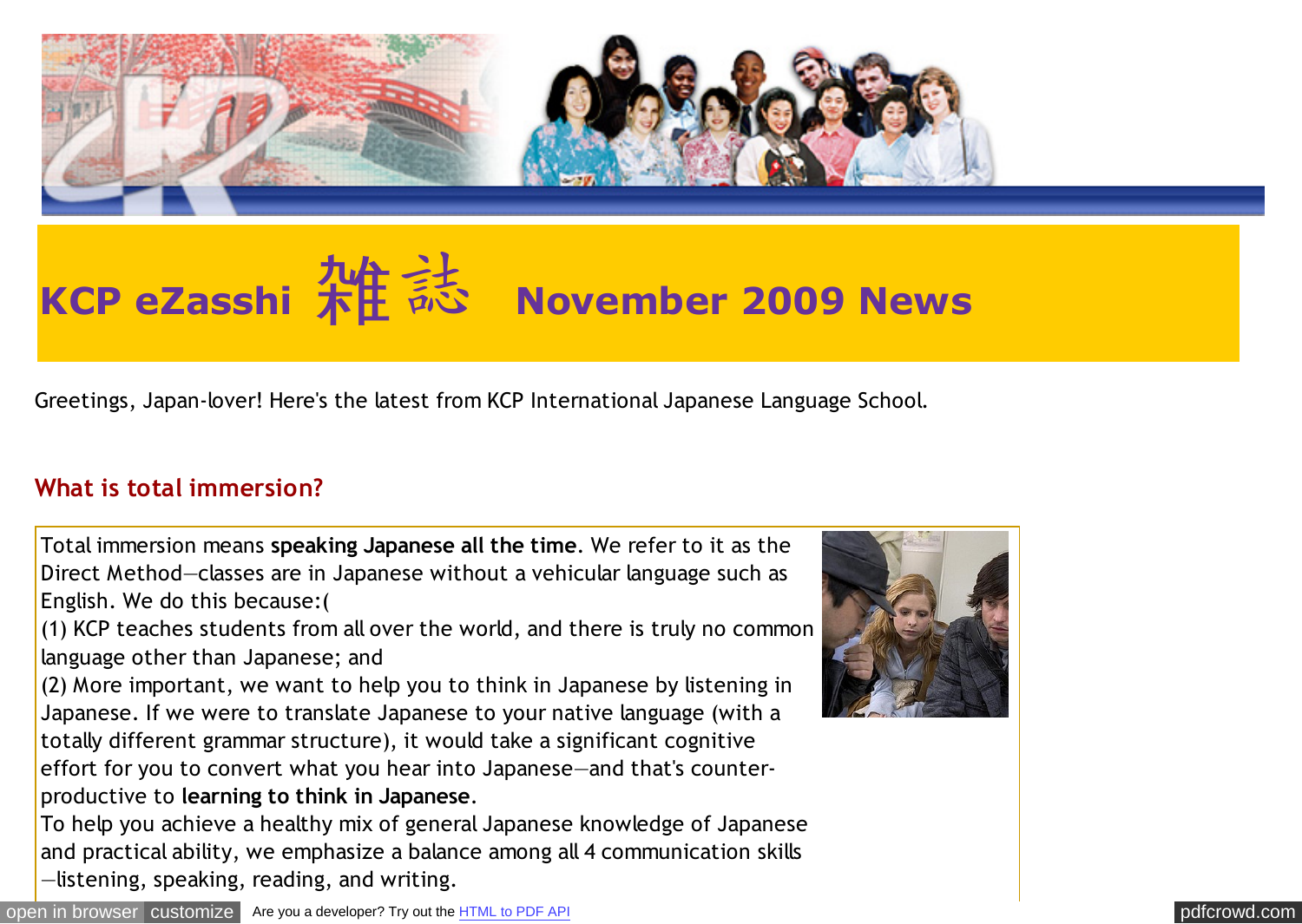# **Free stuff in Tokyo (Part 1)**

Tokyo is an expensive city! But there are plenty of things to do for free if you need a break from spending. Here are just some of them . . .

Free places to soak up atmosphere--

• For a good view of the city skyline go to the promenade that runs along the front of the Decks Shopping Mall in Odaiba.

• To see more people than you've ever seen in one place, try walking through Shinjuku Station at rush hour (just after 5 pm), standing at the Ginza Sukiyabashi crossing, or crossing the road next to the Hachiko Exit of Shibuya Station.

• For the eccentric and bizarre side of life, go to Harajuku on a Sunday.

• To feel bang up-to-date with the latest technology, go to Akihabara.

Bird's-eye view of Tokyo—

The 45th floor of the Tokyo Metropolitan Government Building in Shinjuku has two free observation galleries with views of Tokyo, Mt. Fuji, and Yokohama.

Shrines, temples, pagodas, palaces— • Meiji Jingu Shrine





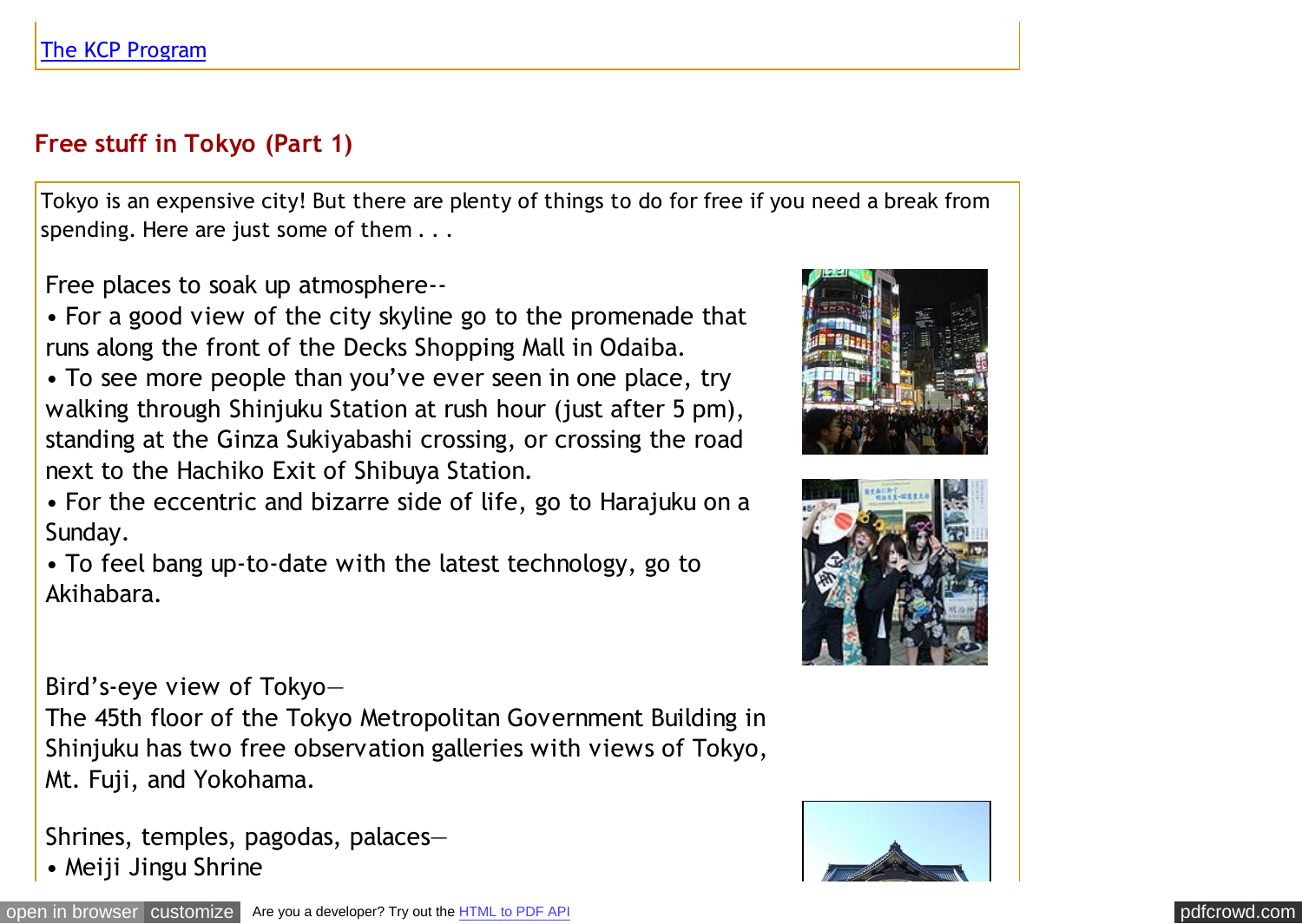Look for more free stuff next month!

## **From the students—"best practices" for learning**

"Take every chance you can get to practice speaking Japanese before you come to Japan. Conversation is the least stressed skill in American classrooms. —Rebecca

"Master your Katakana and Hiragana before you come here. Get a head start on your Kanji as well because you'll be seeing a lot of it.

—Nathaniel

For traceable hiragana-katakana worksheets, [click here.](http://pdfcrowd.com/redirect/?url=http%3a%2f%2fwww.kcpinternational.com%2fprogram%2fintensive_program.html%23olr&id=in-110620232941-0bcc3056)

"I recommend two resources—Kodansha's Kanji Learner's Electronic Dictionary. And Kanji renshucho, which brought up idioms and colloquialisms that only the teachers could explain.

—Diane

"The English grammar booklet that you get with the course, your homework notebook, and Katou-sensei are essential for doing well in the course. I needed a way to look at the word in hiragana separately from the kanji so that I can test my own memorization.

—Kuan-Ting

#### **Learn through proverbs**

猿も木から落ちる





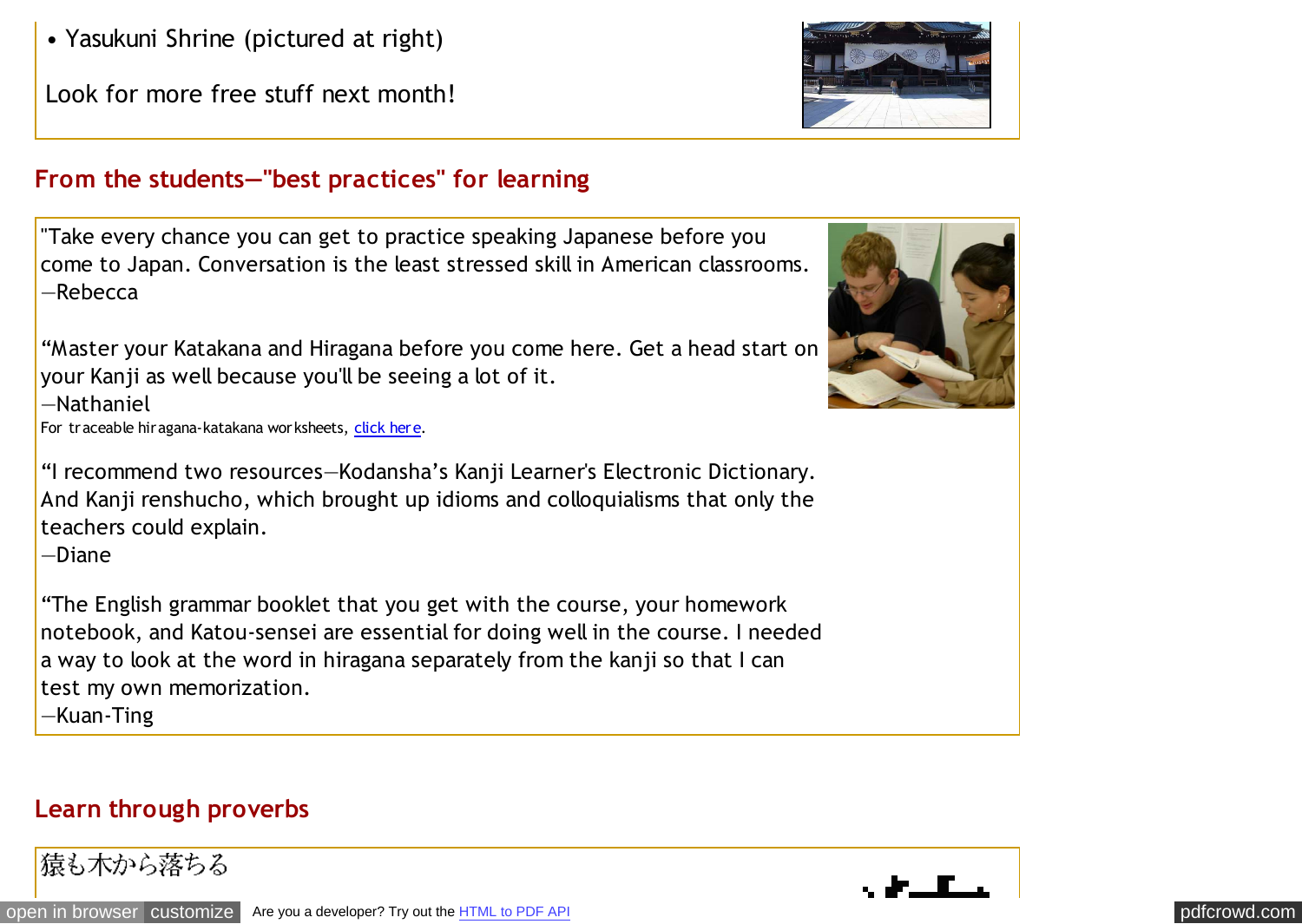Romaji—**Saru** mo ki kara ochiru Literally—Even monkeys fall from trees Meaning—Even an expert can make mistakes; also sometimes used as a warning that "pride comes before a fall." Notes—A well known proverb, this one, with several variations



#### **T-shirt contest!**

KCP First-ever T-Shirt Design Contest! Deadline Nov. 28. Prizes for first, second, and third place. For more, see [http://kcp-japan.blogspot.com](http://pdfcrowd.com/redirect/?url=http%3a%2f%2fkcp-japan.blogspot.com%2f&id=in-110620232941-0bcc3056)



# **KCP calendar**

Tokyo is calling you! If you want to join the Spring 2010 program, apply by December 5.

[KCP schedule](http://pdfcrowd.com/redirect/?url=http%3a%2f%2fwww.kcpinternational.com%2fschedule%2findex.html&id=in-110620232941-0bcc3056)



Arigato (thanks), and keep learning!